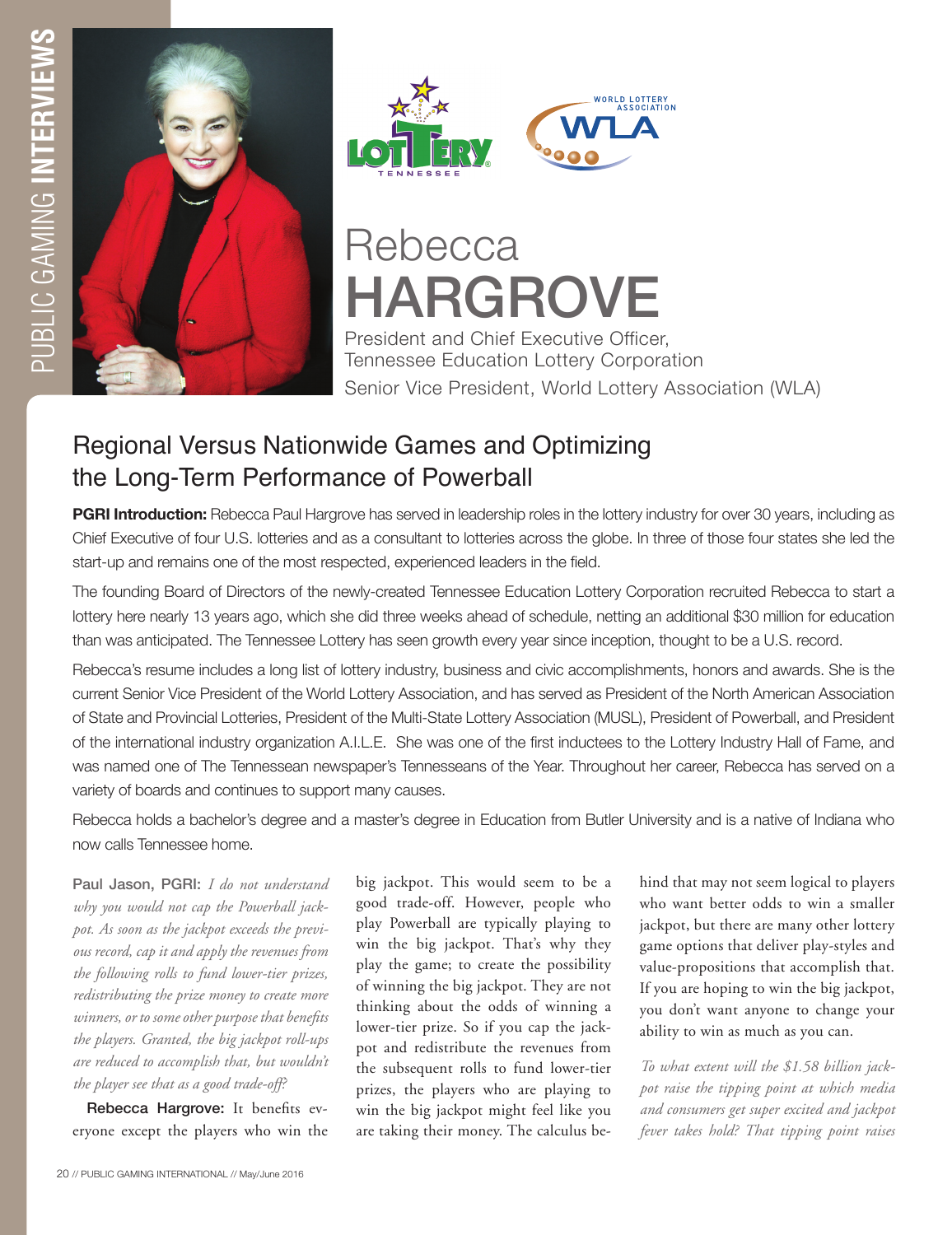

*a little bit with each jackpot run. The tipping point for the \$1.58 billion jackpot was around \$250 million. Will that increase and is that a problem?* 

R. Hargrove: There are two thoughts on that. Powerball used to limit the amount that the jackpot would increase. Once a new record was set, the jackpot would be allowed to increase by \$25 million on each roll, with the balance of the revenues being rolled down to fund lower-tier prizes. The idea was to create a larger number of millionaires in addition to the winners of the big jackpot. The reality is that the million-dollar jackpot winners do not receive the kind of press that drives sales. The end result is that we lost some of the positive impact of continuously increasing jackpot sizes, without generating much impact or publicity from the creation of more millionaires.

Sales always increase with every increase in jackpot size. I believe the tipping point where sales start to sky-rocket has more to do with the media coverage than some preconceived magic number in the consumers' minds.

There are many different ways that the jackpot run-up can be managed. The challenge is to do it in a way that appeals to the players. We know for instance, that players are very motivated by big jackpots. The bigger the better in many players' minds. As the jackpot rises, player-ship and sales rise exponentially. What we are trying to figure out is how to reapportion the prize money in a way that appeals to players. We know consumers often say they would rather a prize pool of \$500 million be used to create 500 millionaires than for it all to be given to one or two jackpot winners. That's what they

say, but that's not how they play.

The \$1.58 billion jackpot was actually shared by three different people who held the winning ticket numbers. Even though they each received a third of the \$1.58 billion, the thing that sticks in everyone's mind is \$1.58 billion. And in the hours leading up to that record jackpot, the players were not ruminating over the possibility they might have to split the jackpot. They were playing to win the entire amount. In addition to the \$1.58 billion jackpot winners, there were also 73 people who won \$1 million each and another five who won \$2 million prizes. Those who did not win either the jackpot or one of the second-tier prizes would probably say they



wished the \$1.58 billion were split among 1,600 people to create 1,600 millionaires. But in the next roll of jackpot games, they won't be factoring in the odds to win the lower-tier prizes. They will see the big jackpot number on billboards, at POS in the store, and in media headlines. This excitement will cause them to jump into the game when it reaches the threshold that captures their imagination. That might be \$100 million for some; it might be \$250 million for others, or more for others.

We are sensitive to the issue of rising consumer and media expectations. To date, though, the benefits of rising jackpots continue to outweigh the benefits of capping the jackpot. You get far more promotional impact and media coverage by having the jackpot go higher than you have by creating more millionaires. The players who prefer the large jackpots do not want them to be capped, while the players who prefer other value propositions have plenty of other lottery game options.

*But if the game were capped at \$500 million, for example, wouldn't that amount still be in the sweet spot of super high "jackpot fever" media coverage and consumer engagement and sales?* 

R. Hargrove: We are grappling with these questions and don't know what the right answer is. Keep in mind that Powerball and Mega Millions are the only two national jackpot games. These are the only two games that offer the possibility of winning a gigantic jackpot, albeit at longer odds. There are hundreds of other games with all varieties of value propositions, all of which include better odds to win a smaller prize. There are many draw games and instant games that award a million-dollars and more in top prizes. There are many games that offer prizes of less than that, everything from multi-million dollar prizes down to \$1 and countless increments in between.

It's true; we do not want the tipping point of consumer and media excitement to continue to rise. But we are a consumer-centric business. We want to give the consumer options to play the games they want to play. If the consumer wants to play big jackpot games, if they are motivated to come out in larger and larger numbers as the jackpot continues to rise, should we necessarily deny them that option?

### *But still, wouldn't it be better to cap or manage the jackpot roll-up so that you in effect create more record jackpots?*

R. Hargrove: Perhaps but not necessarily. Think of the record-setting jackpot, be it Powerball or Mega Millions, like an NFL Super Bowl game. The Super Bowl is the single biggest sports event in the U.S. Every year it generates huge over-the-top excitement for everyone, huge benefits for all its stakeholders, and huge income for the businesses attached to its production. The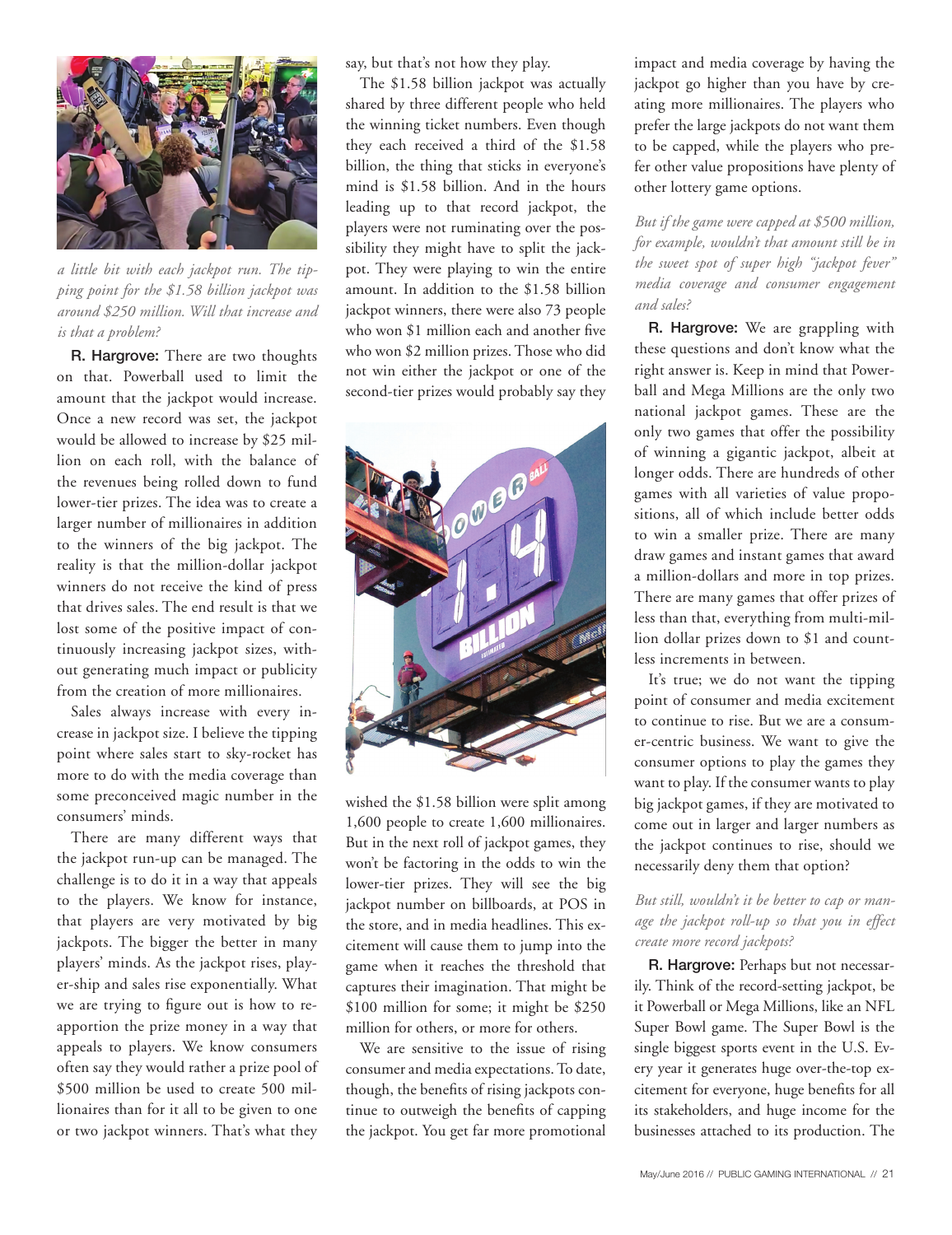Super Bowl is once a year. Since it is so successful, why don't they try to reconfigure the whole football schedule of competitions so that you have two or three Super Bowls a year? It could be done, but you can see why it wouldn't work. The whole media frenzy and consumer excitement that happens once a year could not be replicated that way. There are regular season football games the consumer loves and that generate income for the shareholders of the businesses that support the whole football industry. Likewise, Powerball and Mega Millions games produce the lottery "Super Bowls" when the jackpot runs up to a new record. And we have our big portfolio of games to complement our Super Bowl games of Powerball and Mega Millions. Capping the jackpot size may produce some positive benefits to the long-term health of the game, but we do not know that it would. We do know that the residual impacts would be both positive and negative and not entirely predictable.

Further to this analogy … is there a point at which the excitement over the Super Bowl gets to be so high that consumer expectations recalibrate such that it might be hard to replicate the following year? Perhaps. But, would you think you should manage expectations or cap the level of enthusiasm for the Super Bowl? The big Powerball and Mega Millions jackpots are like the Super Bowl. They are special events with a life and character all their own. The whole dynamic of how rising jackpots affect the marketplace involve complex issues with a multitude of interacting parts. We just want to be cautious in how we manage that.

#### *The media coverage also brought in new consumer groups.*

R. Hargrove: Once this record run hit the stratosphere of \$528 million, then \$948 million, then \$1.58 billion, we began to see a whole new level of consumer impact. As media coverage reached new heights, the impact on non-players also reached new heights. It is estimated that the record jackpot run attracted 10 million new players to the lottery. That is absolutely amazing. Think about it. That's

10 million consumers who have never really paid attention to the lottery before, who paid attention for the first time because of the massive media coverage, and now they will notice those billboards and commercials and in-store POS like they never did before.

I am not saying we shouldn't be concerned about rising consumer expectations. I am just pointing out that the positive residual impact of jackpot fever is huge, and it is complex and multifaceted. That is why we need to be very thoughtful about trying to "manage" it.

# *How does all the attention given to Powerball during a jackpot fever run impact sales of the other lottery products?*

R. Hargrove: One of the things that happened with this jackpot run, at least in Tennessee and I know in many other states as well, is that people who had never bought a ticket before got excited about the lottery. They went into the stores and saw how easy it is to buy a ticket. And while they were there, some of them bought an instant ticket and discovered how fun that was, as well. Many lotteries posted record sales across the entire portfolio of lottery products. Tennessee's highest instant ticket sales in history were in January, the same month as the record Powerball jackpot. Our second highest instant ticket sales in history were in March; our third highest were in February. So we saw a spike in all of our games because we had new players in the game. Now that may not be the case everywhere, or in a state where the lottery has been there for 40 years. In Tennessee and many other states, the record jackpot created a level of excitement and engagement that is having a powerful residual impact on our entire business.

## *The question of how much is too much comes up almost every time there is a record jackpot.*

R. Hargrove: It came up 25 years ago when Florida's in-state game reached \$100 million for the first time in the U.S. I was the director and there were some legislators who protested that the jackpot should be capped, that no single player

needed to win a \$100 million. I pointed out that no one is forced to play that particular game. There are lots of lottery games with better odds to win a smaller jackpot. There are games to appeal to practically every price-point, every play style, and every value proposition. Why not let the consumer decide?

*The community of lottery directors has been exploring the possibility of launching a new national premium game. There are lots of regional games, games that are played across multiple jurisdictions. The benefits of a regional game model is that it does not require the consensus of all 44 lotteries and it can scale up as it proves to be successful. Plus the cost of terminating it if it is not successful is contained. Which leaves the question: What are the benefits of a national game over regional games?*

R. Hargrove: The more general issue is the way in which the community of lottery directors should explore and think about the best ways to evolve the portfolio of multi-state games. Regional games are an important part of the portfolio. Before cross-sell started in 2010, Powerball and Mega Millions were regional games. There will always be room for regional games. Regional games are terrific. In fact, if a game works well on a regional basis, that's how it should be done.

However, there are some specific objectives that can be best achieved only with large-scale national games. For instance, the liquidity delivered with the maximum population base is what drives those large jackpots of Powerball and Mega Millions. The benefit of a new national premium game is the possibility for new price-points and a wider variety of value propositions to be applied to draw-based games. The growth of instant games over the past 20 years is largely attributed to the simple process of expanding the portfolio of games and pricepoints. Some states now have \$50 instant tickets. The instant ticket category has an incredibly wide variety of play-styles and price-points to appeal to all types of players.

The draw-based games have not been growing nearly as much as instant ticket sales over the past 20 years. We believe